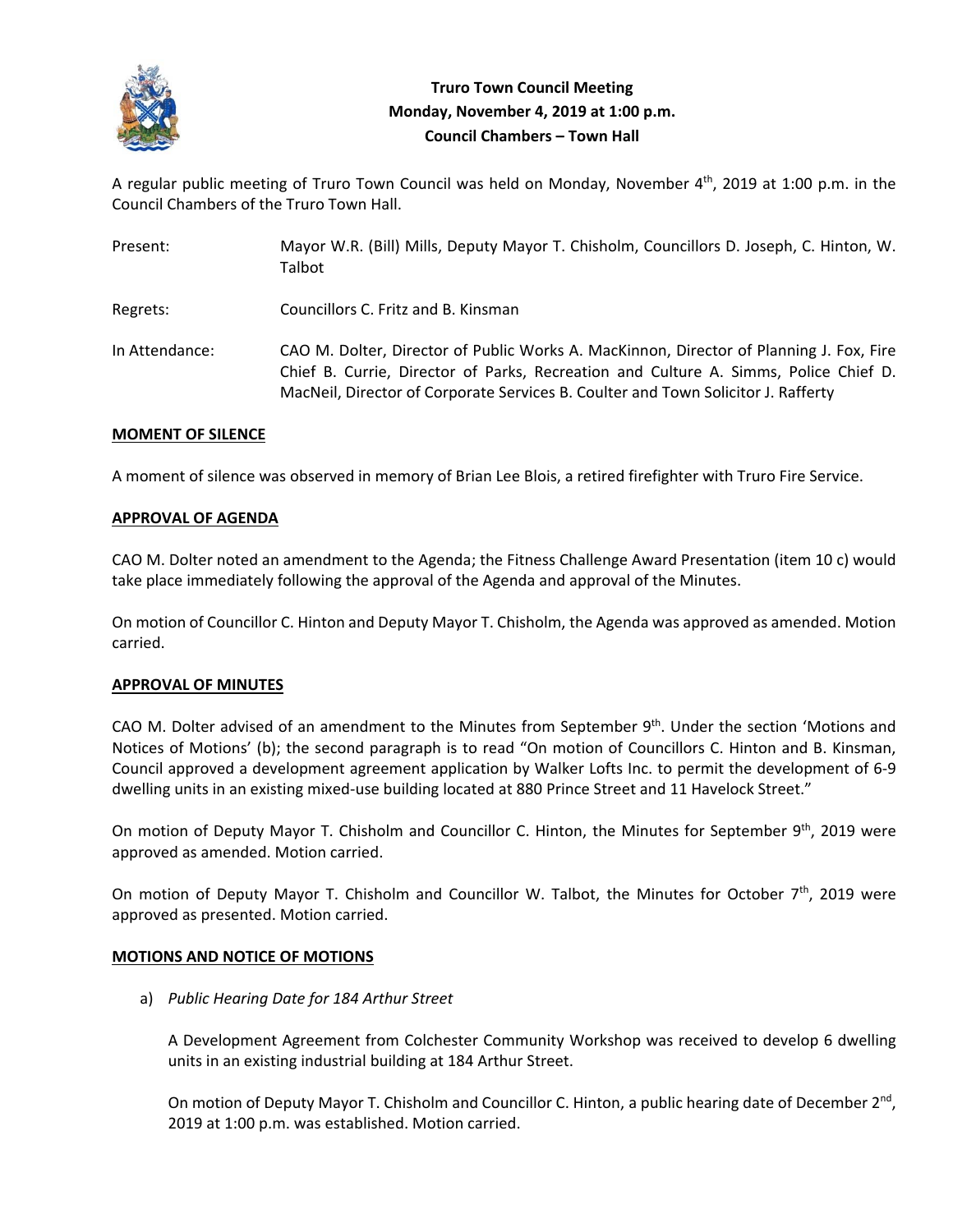## **PETITIONS AND DELEGATIONS**

## *a) Presentation: Maggie's Place (Linda Legere, Executive Director and Blair Carter, Board Member)*

An overview of the programs provided by Maggie's Place was presented to Council as well as its current financial situation and the reasons costs have increased causing Maggie's Place to be in a deficit situation. Maggie's Place is requesting \$25,000 for the 2019/2020 fiscal year followed by \$10,000 annually. There was some initial concern with the Town committing to provide \$10,000 annually for core funding. It was indicated that Maggie's Place should apply each year for the \$10,000 annual funding. CAO M. Dolter indicated that the request for \$25,000 was believed to be for the 2020/2021 fiscal year and will be considered as such. Maggie's Place was asked to complete the application for the request to be considered by Council.

## **COMMITTEE REPORTS**

## **CAO Report**

The CAO report for the month of October was presented to Council. CAO M. Dolter amended his report to add the following item: The Town has been offered a \$10,000 anonymous donation to construct a gazebo in Victoria Park. The gazebo, in turn, would be named in memory of Edwin A. Fraser. It was decided that this item requires further inquiry into the significance of the name prior to a motion being granted.

#### **Corporate Services Report**

The Corporate Services report for the month of October was presented to Council.

## **Fire Report**

The Fire Report for the month of October was presented to Council.

#### **Planning and Development Report**

The Planning and Development report for the month of October was presented to Council.

Councillor C. Hinton brought up an issue her constituents are having regarding a particular property on Lyman Street. CAO M. Dolter noted that we have limits of authority of what we can enforce, and the Building Inspector's definition of a dangerous and unsightly property may differ from others. There was much discussion on this issue and further discussions to come following a ward tour by Mayor B. Mills, CAO M. Dolter and Ward 3 Councillors, C. Hinton and D. Joseph on November 18<sup>th</sup>, 2019.

Councillor W. Talbot suggested a process be established where property owners and Councillors are notified to close the loop on complaints. It was noted that the Public Works E11 System may be able to help address this.

## **Police Report**

The Police Report for the month of October was presented to Council.

#### **Public Works Report**

The Public Works report for the month of October was presented to Council.

Director of Public Works A. MacKinnon indicated that the one‐way street signage on Louise Street will be replaced. CAO M. Dolter further indicated that there is a plan in the works for Louise Street and as soon as the plan is finalized, it will be presented to Council.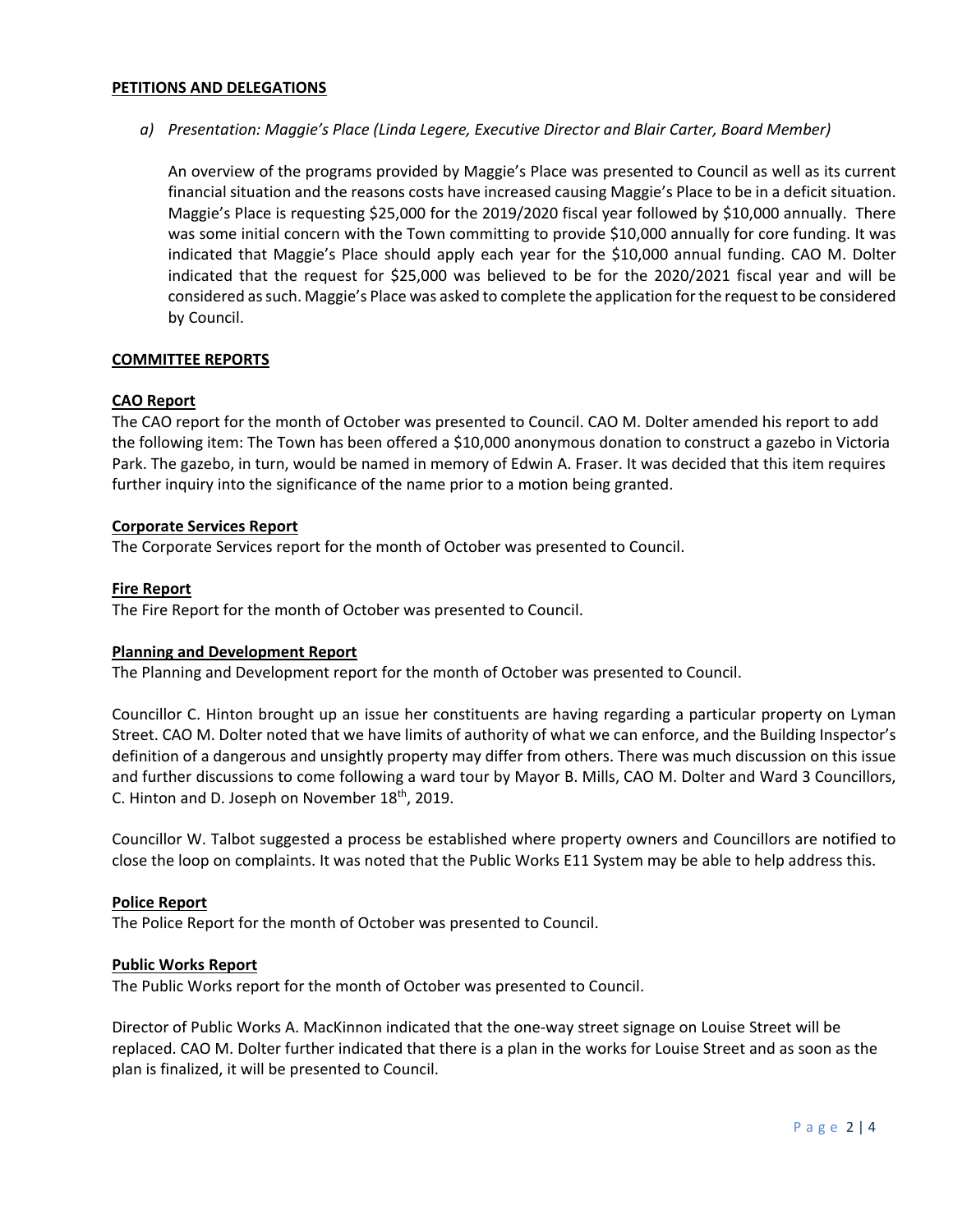## **Parks, Recreation and Culture Report**

The Parks, Recreation and Culture Report for the month of October was presented to Council.

Councillor C. Hinton indicated that the parking lot of Victoria Park Pool is quite rough and needs some attention.

On motion of Councillors W. Talbot and D. Joseph, it was moved that all reports for the month of October 2019 be approved as presented. Motion carried.

## **CONGRATULATIONS**

Police Chief D. MacNeil was recently presented with the Order of Merit of Police Forces by Governor General Julie Payette. The prestigious award recognizes exceptional merit, contributions to policing and community development. Chief MacNeil was the only Nova Scotian among the 40 recipients. Congratulations were extended to Chief MacNeil acknowledging his service to the community.

#### **QUESTIONS BY MEMBERS**

Mayor B. Mills inquired about the status of Victoria Street School in which it was noted that the target for this project is late November/early December.

Mayor B. Mills requested Council's support of placing a spire at the Town Library with completion being in 2020. Support was expressed upon review of the specs and cost.

Councillor D. Joseph indicated that Berwick has proclaimed a climate crisis and suggested Truro also makes this declaration. Mayor B. Mills recommended that this item be further discussed at December's Public Council Meeting.

Councillor C. Hinton mentioned a situation where an ambulance was prevented from crossing the train tracks at the Esplanade/Young St. crossing due to a freight train. Fire Chief B. Currie indicated that when a call comes in and a train is an issue, there is an automatic response by the closest neighboring station. It was suggested to have discussions with the Health Authority should it be an ongoing issue.

Councillor C. Hinton asked if there was a plan to protect first responders requiring mental health assistance in the event of a tragedy. It was explained that all members of the Police & Fire Service have access to an Employee Assistance Program (EAP), as well, Police Chief D. MacNeil noted that they have done a lot of work around mental health and have numerous supports in place.

Councillor C. Hinton inquired about the possibility of establishing a bus service in the Town. As noted by CAO M. Dolter, it's not something being actively pursued as it would come at a significant cost, however, options are being explored with CTCL.

Councillor C. Hinton also inquired about the status of the deer issue in which a plan is being worked on with the Province. Correspondence regarding wildlife management has been sent to the Province with no response to date.